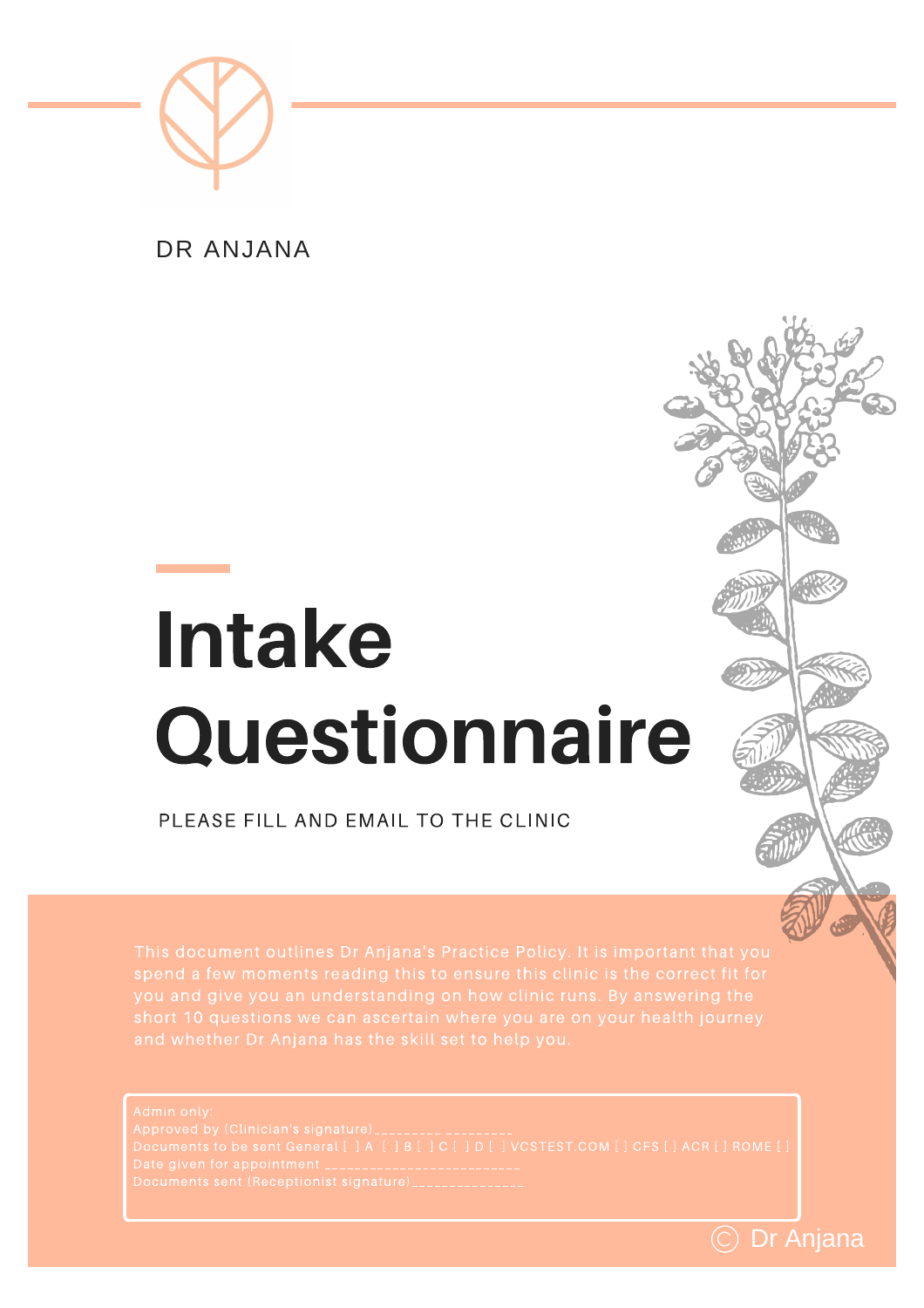## Welcome to our Clinic

Dr Anjana and her team would like to extend a warm welcome to our Integrative Medical clinic. Congratulations on taking the next step to improved wellness and health.

This intake questionnaire is designed as a brief overview for us to get to know you, your history and what brings you to our clinic. Included is an overview about Dr Anjana and our practice policies so that you can also begin to understand us, so that together we can grow a symbiotic relationship towards improving your health and wellbeing.

This Questionnaire has been prepared in an editable format, such that you can enter your details in the spaces provided, save and email it back to us. If you prefer you may print out a hard copy, complete the details with a pen and mail or fax it back to our clinic.

| PatientDetails           |                        |                 |           |     |
|--------------------------|------------------------|-----------------|-----------|-----|
| Name                     |                        |                 |           |     |
| Address                  |                        |                 |           |     |
| Date of Birth            |                        |                 |           |     |
| Contact Details          | Mobile<br>Email        |                 |           |     |
| <b>Emergency Contact</b> | Mobile<br>Relationship |                 |           |     |
| Medicare Details         | Card Number            |                 | Reference | Exp |
| How did you find us      |                        |                 |           |     |
|                          | Dr Anjana Website      |                 |           |     |
|                          | Online forums          |                 |           |     |
|                          | SIBO website           |                 |           |     |
|                          | Word of mouth          | Who:            |           |     |
|                          | Practitioner Referral  | Who:            |           |     |
|                          | Social Media           |                 |           |     |
|                          | Mould forum/website    |                 |           |     |
|                          | Google search          | Key words used: |           |     |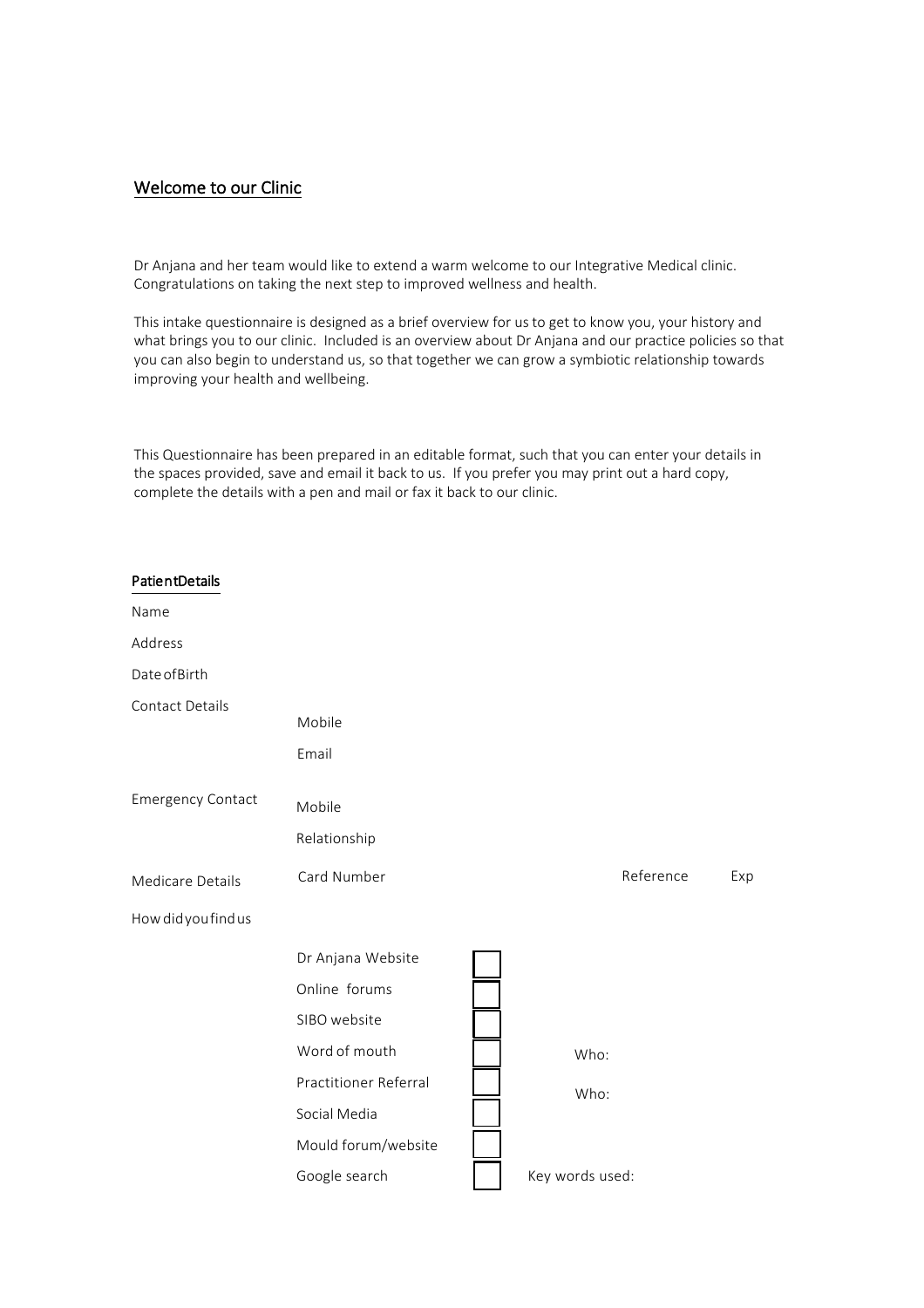# Reason for consultation

What do you hope to achieve by seeing Dr Anjana?

What aspects of your current health concern you the most?

Do you have any questions for the clinic or Dr Anjana?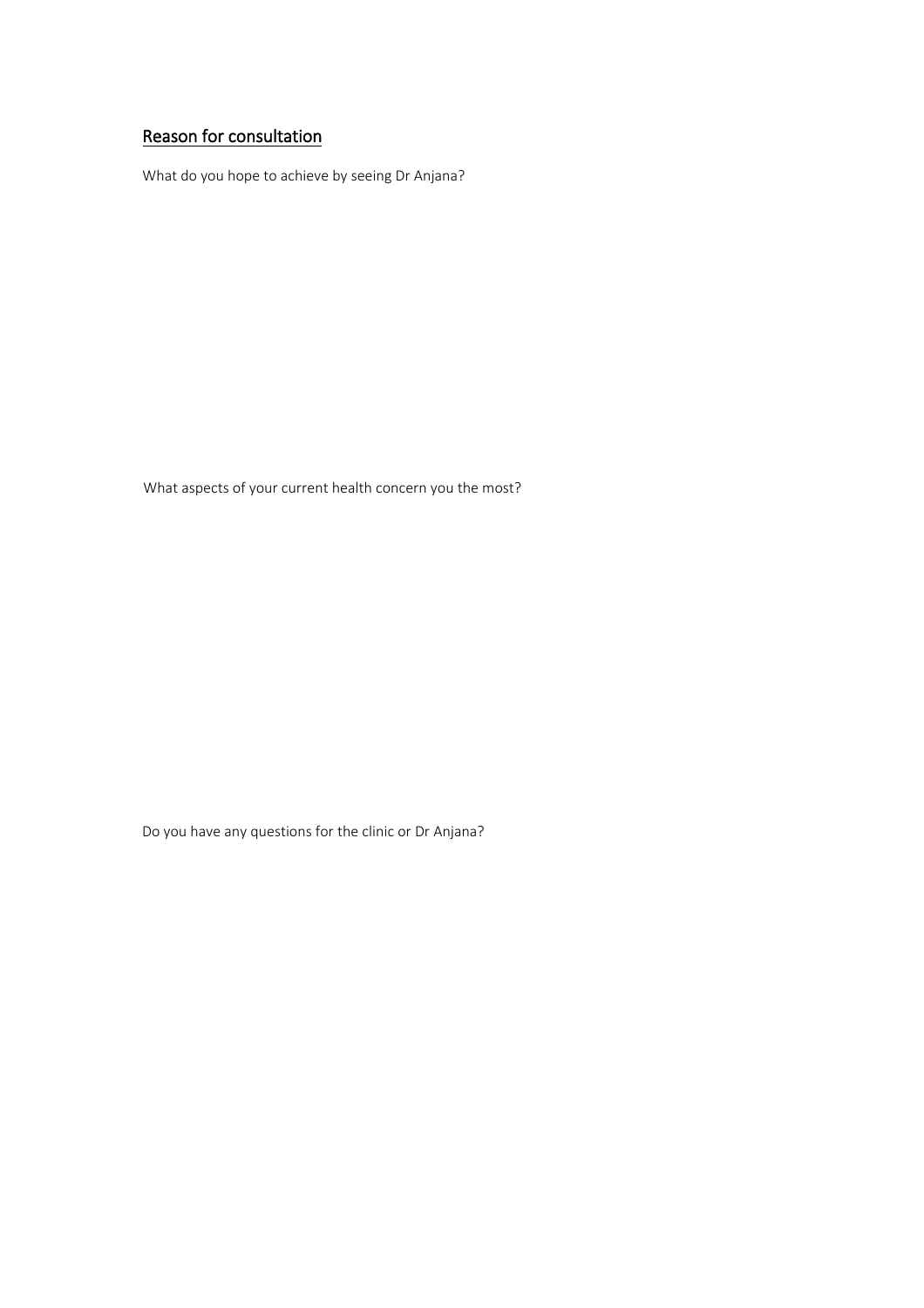# Questionnaire

The therapeutic relationship between the client and the doctor is at the core of our approach at Dr Anjana's clinic. The ultimate aim of this relationship is to see improvements in our clients wellbeing.

To ensure that this partnership is synergistic for your condition, please fill in the questionnaire below.

#### Answer the following questions honestly scoring 1 (least prepared) to 10 (most prepared):

| $\mathbf{1}$                                                                                                                                         | $\overline{2}$                                               | 3 | 4 | 5 | 6 | 7 | 8 | 9 | 10 |
|------------------------------------------------------------------------------------------------------------------------------------------------------|--------------------------------------------------------------|---|---|---|---|---|---|---|----|
| How determined are you to overcome this health issue?                                                                                                |                                                              |   |   |   |   |   |   |   |    |
|                                                                                                                                                      |                                                              |   |   |   |   |   |   |   |    |
| Healing can take time and is a journey, are you ready for this journey?                                                                              |                                                              |   |   |   |   |   |   |   |    |
|                                                                                                                                                      |                                                              |   |   |   |   |   |   |   |    |
|                                                                                                                                                      | How compliant are you to follow a mineral/supplement regime? |   |   |   |   |   |   |   |    |
|                                                                                                                                                      |                                                              |   |   |   |   |   |   |   |    |
| Are you willing to address lifestyle habits eg alcohol intake, smoking, sleep patterns?                                                              |                                                              |   |   |   |   |   |   |   |    |
|                                                                                                                                                      |                                                              |   |   |   |   |   |   |   |    |
| How willing are you to significantly change your diet?                                                                                               |                                                              |   |   |   |   |   |   |   |    |
|                                                                                                                                                      |                                                              |   |   |   |   |   |   |   |    |
| Are you open to addressing emotional aspects of your health?                                                                                         |                                                              |   |   |   |   |   |   |   |    |
|                                                                                                                                                      |                                                              |   |   |   |   |   |   |   |    |
| How committed are you to attending regular appointments?                                                                                             |                                                              |   |   |   |   |   |   |   |    |
|                                                                                                                                                      |                                                              |   |   |   |   |   |   |   |    |
| How willing are you to spend the time to investigate issues concerning your own wellbeing?                                                           |                                                              |   |   |   |   |   |   |   |    |
|                                                                                                                                                      |                                                              |   |   |   |   |   |   |   |    |
| Are you willing to be accountable to your responsibilities as a patient in therapeutic partnership with<br>a doctor to address your health issues?   |                                                              |   |   |   |   |   |   |   |    |
|                                                                                                                                                      |                                                              |   |   |   |   |   |   |   |    |
| How prepared are you to strengthen the mind body connection to provide health and wellbeing by<br>incorporating practices such as meditation & yoga? |                                                              |   |   |   |   |   |   |   |    |
|                                                                                                                                                      |                                                              |   |   |   |   |   |   |   |    |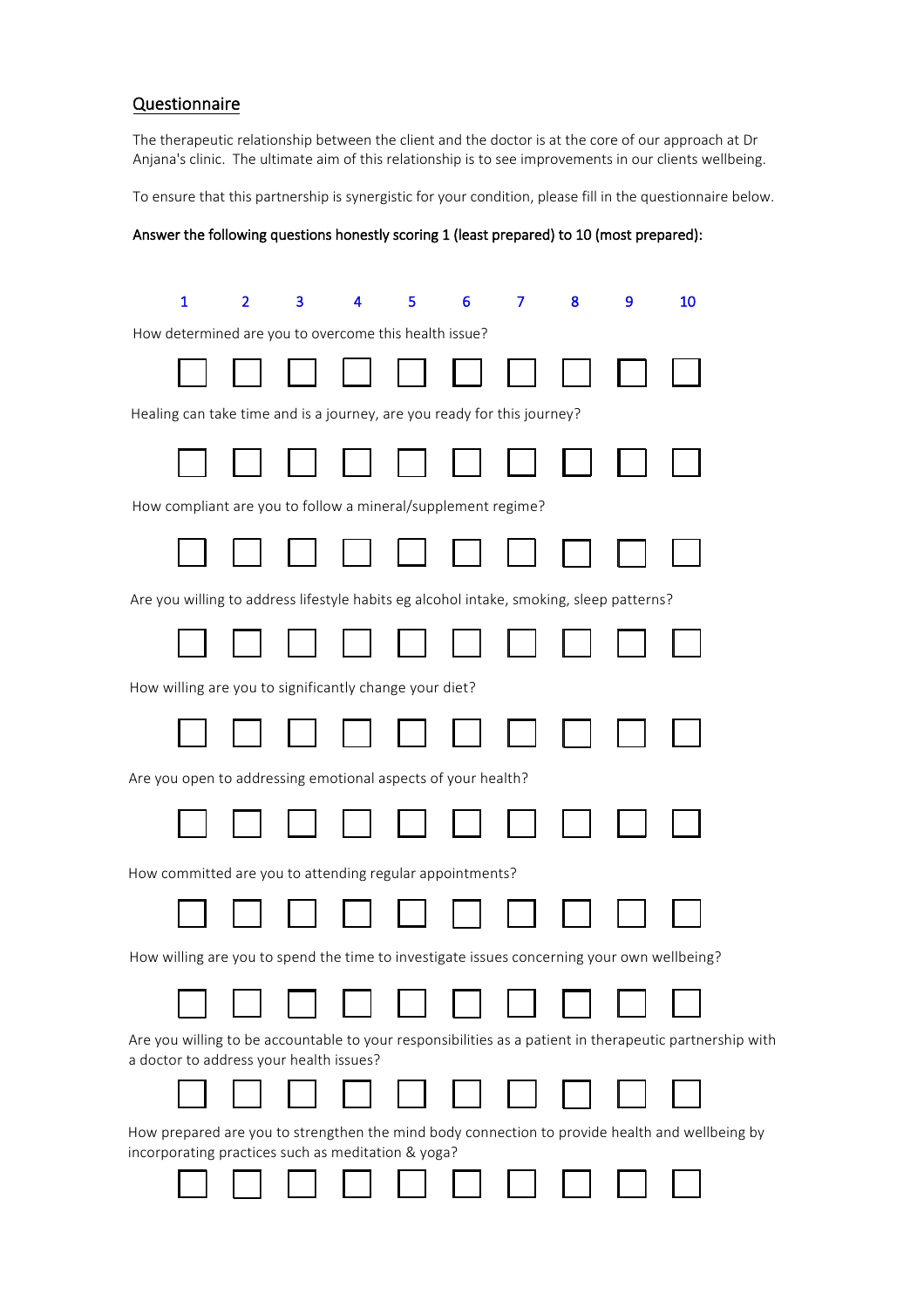## About Dr Anjana

Dr Anjana is a functional/integrative doctor. Functional doctors are qualified medical professionals who understand the body as an integrated system rather than a collection of independent organs. This holistic approach aims to understand the underlying cause of medical illness.

An integral part of Functional medicine is the patient doctor therapeutic relationship. Functional doctors take the time to listen to their patient's histories, lifestyles, environmental exposures and genetic risk factors to understand how these may influence their health and chronic medical conditions. Personalised investigations into patient's physiology, biochemistry and hormonal balance is used to understand the patient.

Dr Anjana has extensive medical training with an MBBS BSc at UNSW, a Diploma in Women's Health at the Royal Australian College of Obstetricians and Gynaecologists (RANZCOG) and is a Fellow of the Royal Australian College of General Practitioners (RACGP).

Her functional training consists of a Fellowship at the Australasian College of Nutritional and Environmental Medicine (ACNEM), a Metabolic Immunologic Neurologic Digestive Developmental (MINDD, MAPS) practitioner certification and a Bio-balance practitioner certification via the Walsh Research Institute. She is currently completing a Bachelor degree in Western Herbal Medicine at the Southern School of Natural Therapies. She has undertaken the 200 hour Zuna Yoga Teacher training.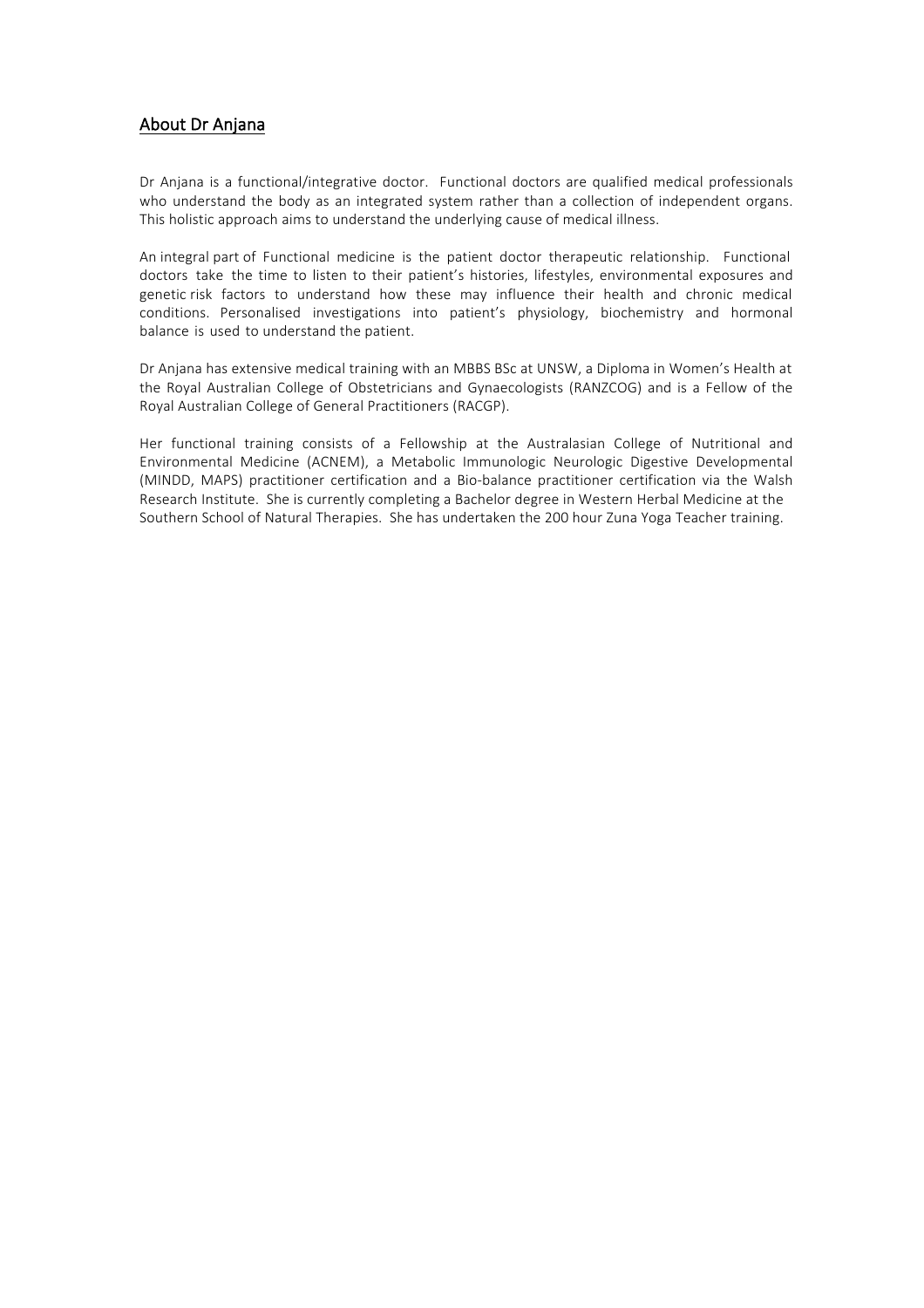#### Dr Anjana Practice Policies

Dr Anjana values honesty and transparency. This practice policy aims to clearly explain procedures, investigations, fees, appointments and clinical management to help you in your decision to join the therapeutic relationship with Dr Anjana.

#### Fees

General practitioner fees in Australia are charged based on the length of the consultation. Traditional GP charges are on average \$60 - 70 for 10 to 15 minute blocks. Dr Anjana charges \$67 per 10 minute consulting blocks.

Initial appointments are generally 60 to 90 minutes duration and attract a \$400 - \$600 fee. A Medicare rebate of \$105.55 is available for this consultation. The total cost of the initial consultation may appear higher than traditional GP consults, due to the extended length and comprehensive nature of the initial consultation. As a functional medical doctor, Dr Anjana requires a lengthy initial consultation to explore lifestyle, genetic, environmental and dietary risk factors which influence your wellbeing.

Follow up appointments are an opportunity to monitor progress, reevaluate strategies, address concerns and personalize management to you. They are often between 30-45 minutes. The consultation fee is proportional to the time spent in consult. Consequently straight forward reviews requiring 15 minutes will only be charged pro rata, whereas lengthier reviews for more complex issues requiring longer consult time will be billed accordingly.

Medicare rebates of \$105.55 for consultations over 40 minutes, \$71.70 for greater than 20 minutes and \$37.05 for less than 20 minutes are available. You may wish to investigate your 'Medicare safety net' through the Medicare website, as this may entitle you to a greater medicare rebate.

All other reports requested outside of consultation; eg medical, insurance, centrelink reports etc will incur a fee based on the time taken to address the documentation at the doctors hourly rate (often a minimum of 15 minutes). Dr Anjana prefers that you bring these documents to your next consultation such that they can be completed during consultation at no additional fee.

#### Telehealth Appointments

Initial appointments must be in person. Subsequent appointments may be on Zoom or phone, however, these will not be eligible for Medicare rebates due to Medicare policy. Interstate or rural clients must attend in person at least twice a year. The exception to this is Covid related Telehealth rules which allow patients to claim a medicare rebate on telehealth consults provided the doctor has consulted with the patient for a face to face consultation within the prior 12 months. Telehealth appointments require credit card details to be recorded on clinic file prior to the appointment or a pre-payment in order to streamline the online consultation process.

Unfortunately Dr Anjana doesn't take on international clients as medical indemnity does not cover for this at this stage.

#### Investigations

Functional medicine is based on evidence based assessments of the chemical, hormonal and biological make up of your body. Some of these investigations may be out of the scope of conventional medical tests in Australia but fall under the category of functional tests used internationally by Functional doctors.

It is the responsibility of the patient to investigate the costs of these tests and determine which tests they would like. Some investigations where appropriate can be bulk billed. The costs of tests are external and independent to the clinic. Dr Anjana has no financial affiliations with any external laboratories. However, we understand that testing can be expensive, thus Dr Anjana can guide you through this process and give her recommendations to prioritize testing to fit your budget and clinical relevance.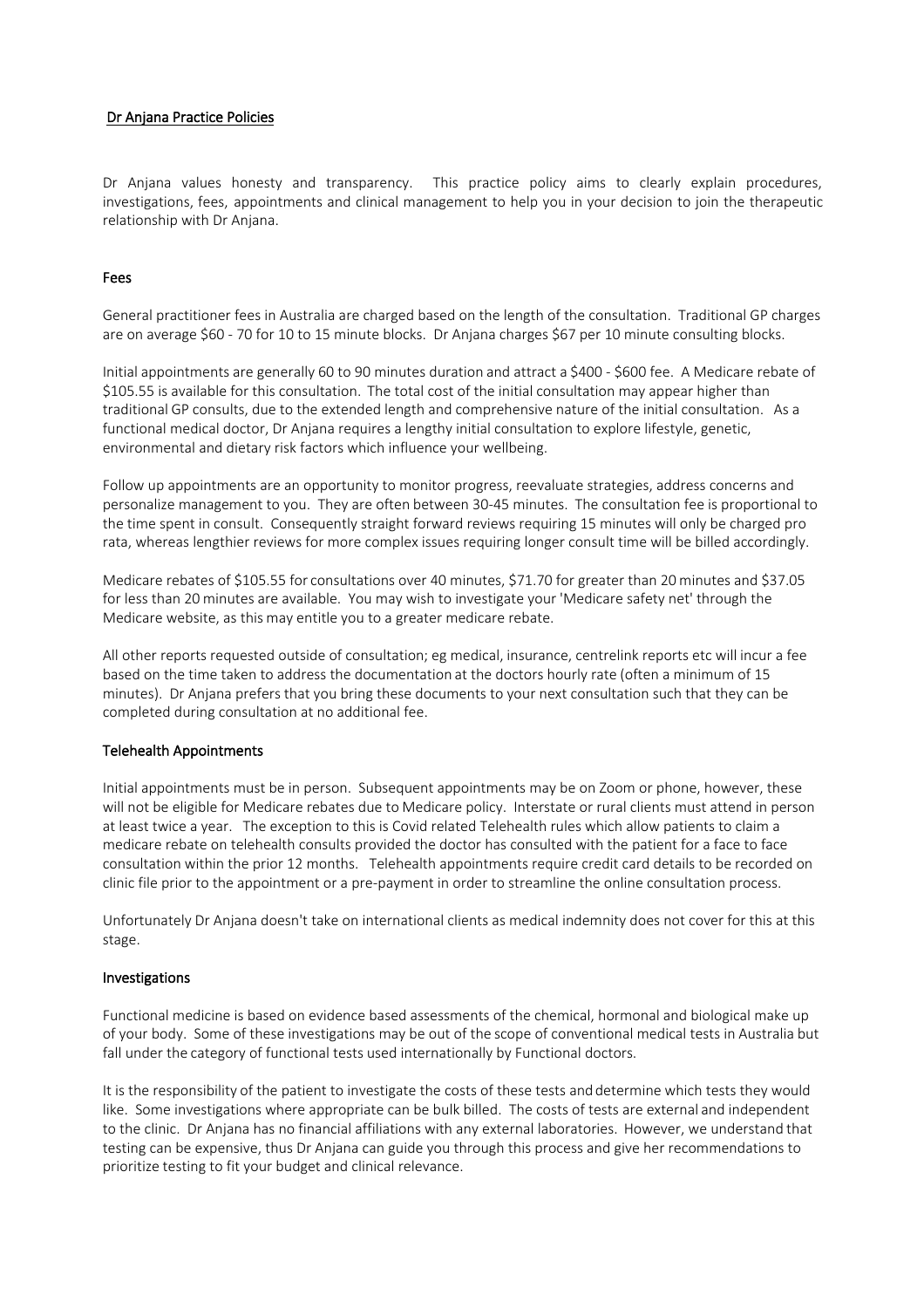#### Natural Therapies

Certain treatments and products administered by Dr Anjana may be outside the parameters of conventional medicine in Australia. These fall under the category of natural, complementary or integrative medicine. Such practices are supported by research or clinical experience. They are widely and successful used by integrative medical practitioners throughout Australia and internationally. These therapies are carefully selected based on the appropriateness to each individual patient. Most supplements that are prescribed by Dr Anjana are practitioner-only pharmaceutical grade supplements which are approved by the Therapeutic Goods Administration (TGA).

In some circumstances, Dr Anjana may use international research and treatment protocols used by her American and European colleagues involving products which are yet to be approved by the Australian TGA. Dr Anjana will discuss the benefits and side effects of such therapies so that her patients can make informed decisions.

#### Appointments / Cancellation Policy

Dr Anjana is heavily booked out with significant waiting lists. In order for her to provide the time and care for the patients she takes on, it is the patients responsibility to be committed and punctual to their appointments.

All initial appointments require a \$200 deposit. This will be forfeited in the event of failure to attend without 2 business days notice/rescheduling. Failure to attend follow up appointments (without 2 business days notice) will incur the full attendance fee.

Missed appointments sacrifice the opportunity for other committed patients to see Dr Anjana.

#### **Dispensary**

Dr Anjana may prescribe a treatment regimen that includes herbs or supplements. These are often available in house at the clinic for your convenience. Products sourced in house are selected based on their therapeutic value and quality. Pricing is guided by the recommended retail price.

Clients are under no obligation to purchase these therapeutic supplements in house and can choose to source them externally. However, we take no liability for the quality of products purchased outside of this dispensary.

#### Feedback

As a patient of our clinic we value your feedback. It provides us with the opportunity to re-evaluate and potentially provide better quality of care. Please direct any feedback whether positive or negative to info@dranjana.com

Through this document, we hope that you gain a greater understanding of how Dr Anjana practices. A doctor can never guarantee an outcome or promise success. However, Dr Anjana aspires to work with you to understand your experiences, search for underlying causes and focus on true wellness.